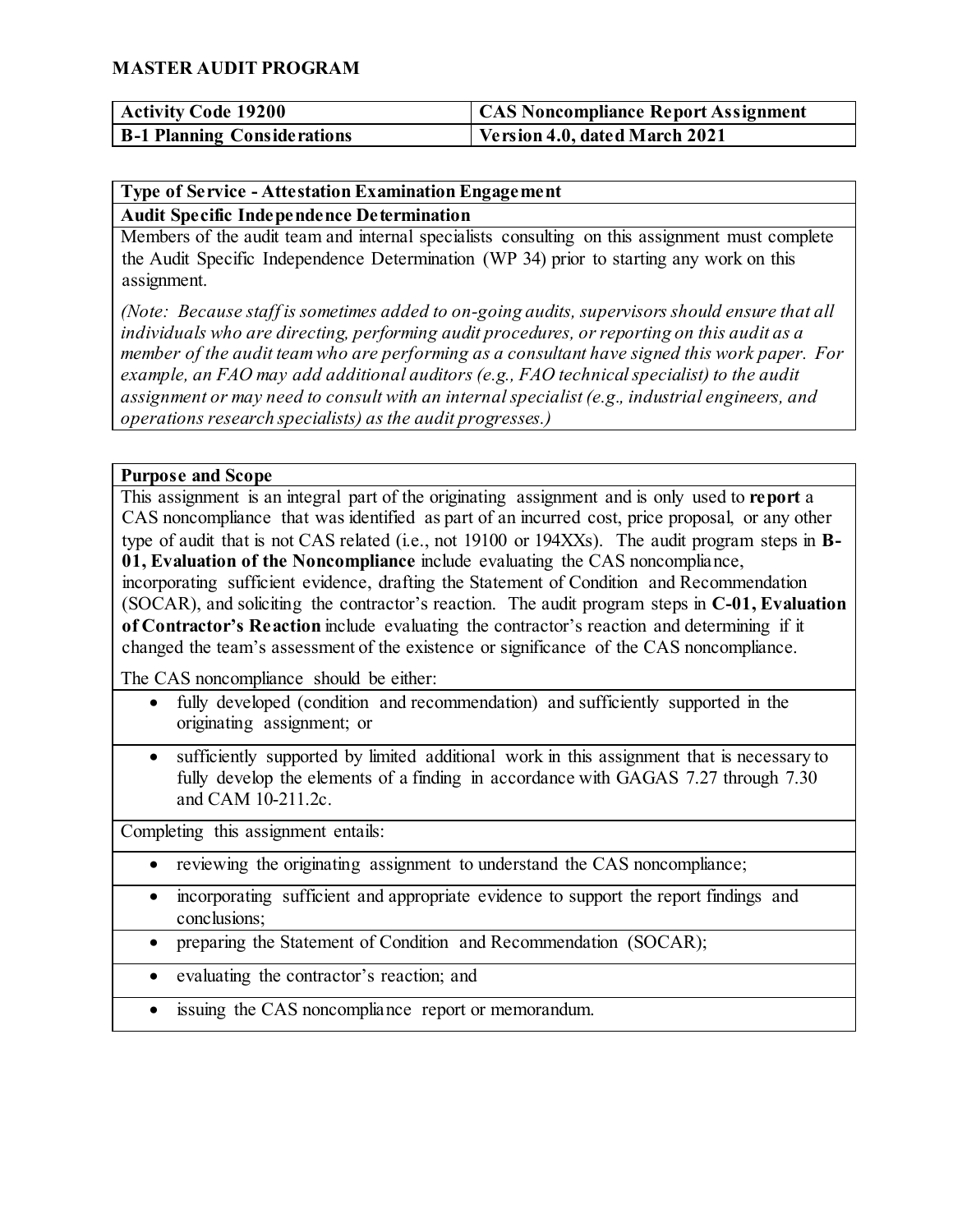#### **Purpose and Scope**

Generally, when an audit identifies a CAS noncompliance with more than one cost accounting standard, a separate CAS noncompliance audit report should be issued for each standard. However, if the CAS noncompliances are inter-related or inseparable, the noncompliances should be reported in the same audit report. Noncompliances are inter-related or inseparable if the resolution of one CAS noncompliance resolves the other CAS noncompliance. Usually, auditors should not issue multiple audit reports for noncompliances with a single CAS. (CAM 8-  $302.7(c)(2)$ 

### **References**

1. CAM Chapter 8, Cost Accounting Standards (CAS)

2. CAM Chapter 10, Preparation and Distribution of Audit Reports

3. 48 CFR Part 9900, Cost Accounting Standards (CAS)

4. FAR Part 30, Cost Accounting Standards Administration

5. FAR Part 31, Contract Cost Principles and Procedures

6. FAR Part 52.230-1 through 52.230-6, Administration of Cost Accounting Standards

| <b>B-1 Evaluation of CAS Noncompliance</b>                                                                                                                                                                                                                        | <b>WP</b> Reference |
|-------------------------------------------------------------------------------------------------------------------------------------------------------------------------------------------------------------------------------------------------------------------|---------------------|
| <b>Version 4.0, dated March 2021</b>                                                                                                                                                                                                                              |                     |
| Note: This assignment is an integral part of the originating assignment that                                                                                                                                                                                      |                     |
| identified the CAS noncompliance. Section B of this assignment is not an                                                                                                                                                                                          |                     |
| assessment of risk, and should be used to document the preliminary effort                                                                                                                                                                                         |                     |
| necessary to evaluate and document the CAS noncompliance, draft the SOCAR                                                                                                                                                                                         |                     |
| condition and recommendation, and solicit the contractor's reaction.                                                                                                                                                                                              |                     |
| 1. Determine if the CAS noncompliance was fully developed in the originating<br>assignment, and incorporate the working papers that contain sufficient and<br>appropriate evidence to support the existence of a CAS noncompliance. A                             |                     |
| fully developed finding must include the four Condition elements: condition,                                                                                                                                                                                      |                     |
| criteria, cause, and effect. (CAM 10-211.2c)                                                                                                                                                                                                                      |                     |
| <b>Note:</b> When considering the effect, auditors should use the framework for<br>reporting a CAS noncompliance in CAM 8-302.7.                                                                                                                                  |                     |
| 2. In addition to the four Condition elements, the working papers for a CAS<br>noncompliance should document the following:                                                                                                                                       |                     |
| The type of CAS noncompliance (CAM 8-302.2)<br>a.<br>accumulating/estimating).                                                                                                                                                                                    |                     |
| b. The actual or estimated time the noncompliance has existed. Also, if the<br>contractor implemented corrective action to correct the noncompliance,<br>does the CFAO consider the action sufficient to reduce the future<br>potential impact to the Government. |                     |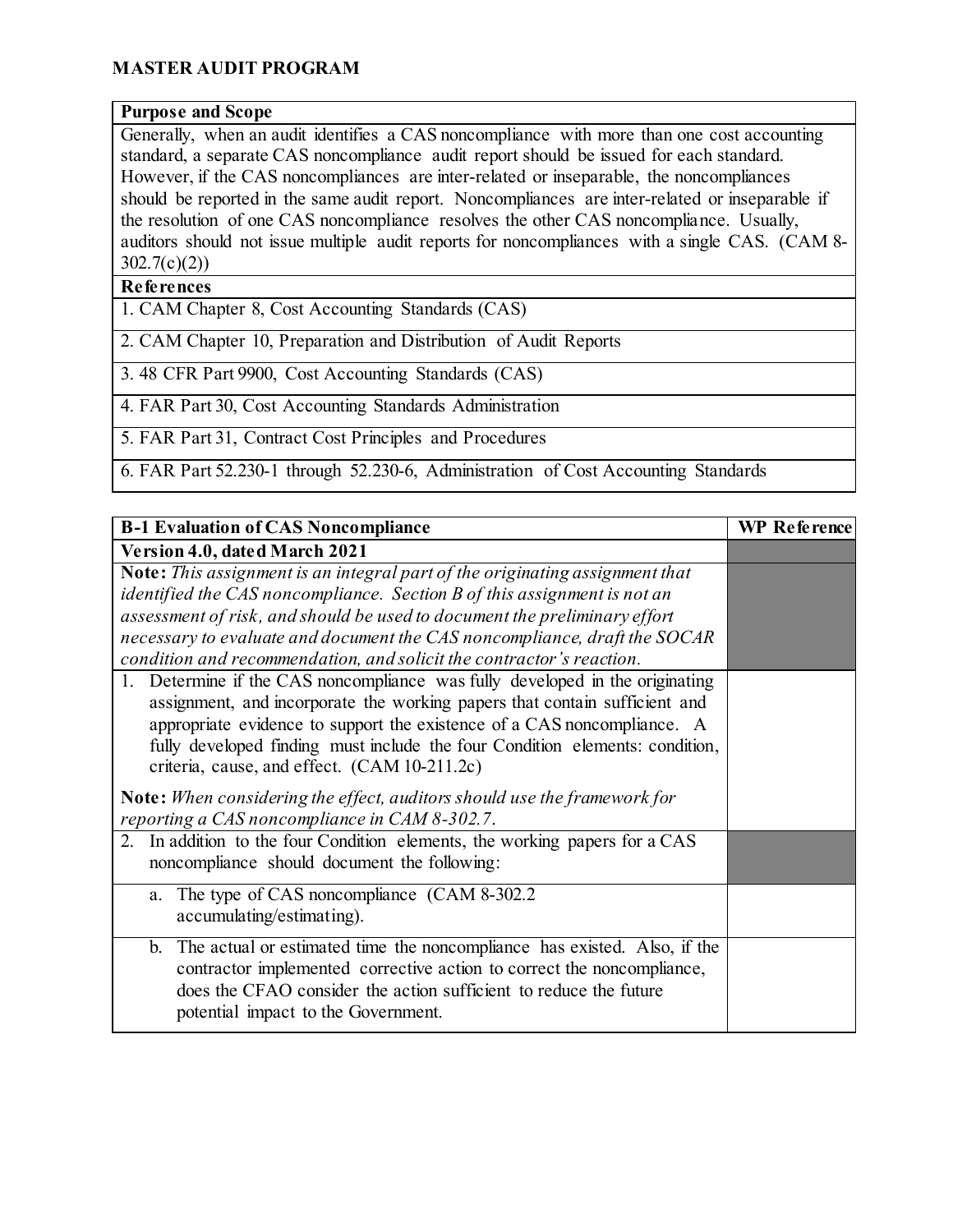| <b>B-1 Evaluation of CAS Noncompliance</b> |                                                                                                                                                                                                                                                                                                                                                                                                         | <b>WP</b> Reference |
|--------------------------------------------|---------------------------------------------------------------------------------------------------------------------------------------------------------------------------------------------------------------------------------------------------------------------------------------------------------------------------------------------------------------------------------------------------------|---------------------|
|                                            | c. The significance and/or rough order of magnitude (ROM) of the<br>materiality if possible (48 CFR Part 9903.305 Materiality). While the<br>cost impact is the contractor's responsibility, clearly communicating the<br>effect on CAS covered contracts increases the persuasiveness of the<br>SOCAR and the need for the contracting officer to require the contractor<br>to take corrective action. |                     |
|                                            | 3. If the CAS noncompliance SOCAR was not fully developed in the<br>originating assignment, tailor this section of the audit program to include the<br>limited additional procedures necessary to draft the Condition (condition,<br>criteria, cause, and effect) and Recommendation of the SOCAR. (CAM 10-<br>211.2c)                                                                                  |                     |
|                                            | 4. Coordinate with other cognizant DCAA offices, as needed, to determine if<br>the noncompliance impacts other business units. (Consider the<br>organizational structure, allocations among business units, shared disclosure<br>statement practices, etc.)                                                                                                                                             |                     |
|                                            | 5. Document the auditor's discussion with the contracting officer regarding the<br>CAS noncompliance in accordance with CAM 4-105 and 8-302.4.                                                                                                                                                                                                                                                          |                     |
|                                            | 6. Document the entrance conference and issue a notification letter to the<br>contractor in accordance with CAM 4-302.3. Modify the notification letter<br>based on the scope of the assignment (i.e. to report the noncompliance<br>identified under the originating assignment).                                                                                                                      |                     |
|                                            | 7. Prepare the draft statement of condition and recommendation (SOCAR) that<br>includes the necessary four elements of a finding (i.e., condition, criteria,<br>cause, and effect). (CAM 10-211.2c.)                                                                                                                                                                                                    |                     |
| 8.                                         | After management review and approval of the draft SOCAR, send the draft<br>to the contractor and request a formal written response. (CAM 4-304.6(b)<br>transmittal letter)                                                                                                                                                                                                                              |                     |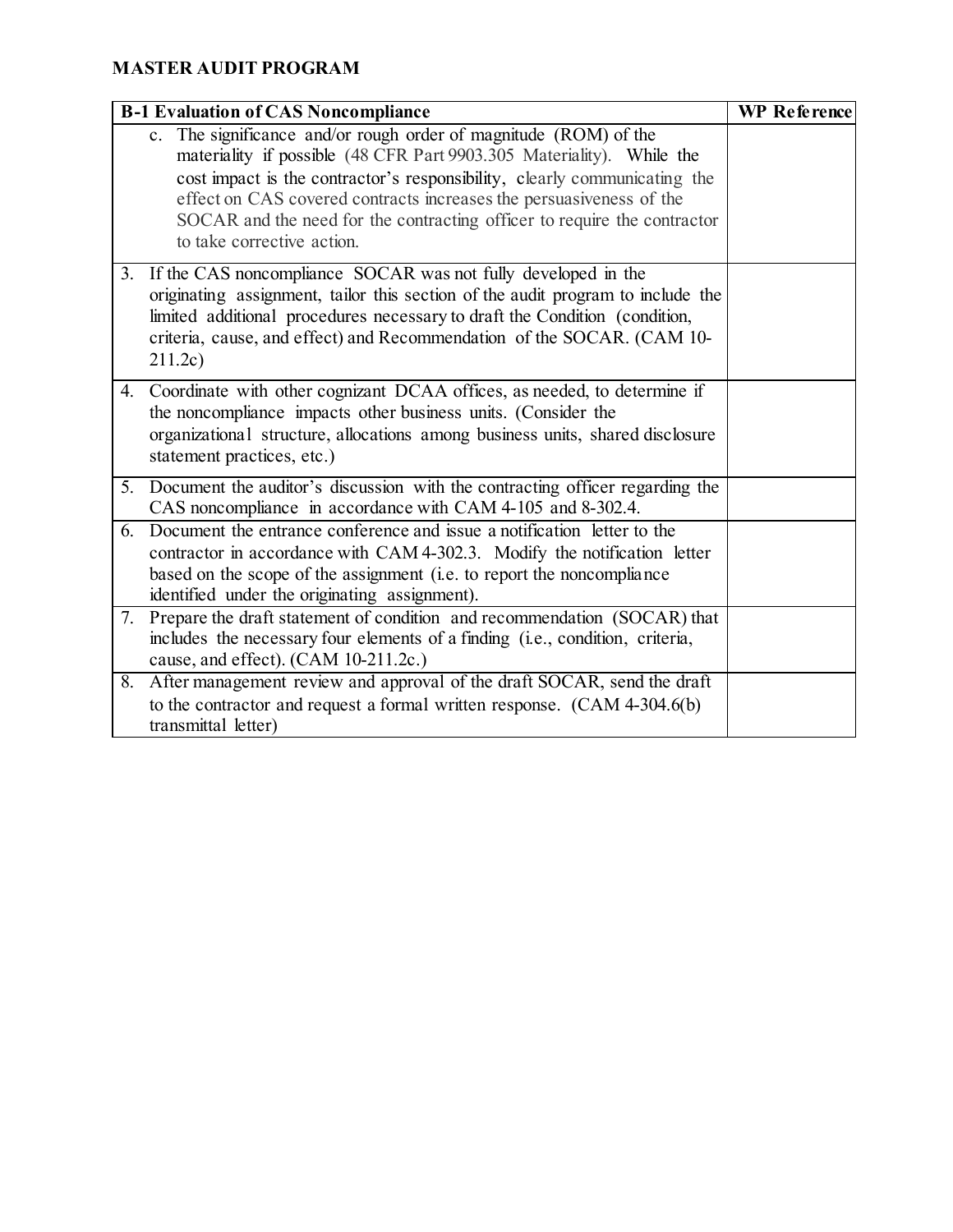| <b>C-1 Evaluation of Contractor's Reaction</b> |                                                                               | WP Reference |
|------------------------------------------------|-------------------------------------------------------------------------------|--------------|
| Version 4.0, dated March 2021                  |                                                                               |              |
|                                                | 1. Review the contractor's reaction to the SOCAR. Meet with the contractor to |              |
|                                                | discuss and ensure the audit team fully understands the contractor's          |              |
|                                                | response. Document all interim discussions in the working papers. Invite      |              |
|                                                | the contracting officer to meetings with the contractor whenever possible     |              |
|                                                | and keep them informed throughout the assignment.                             |              |
| 2.                                             | Determine if the contractor's reaction changes the audit team's assessment    |              |
|                                                | of the existence or significance of the CAS noncompliance. Hold a team        |              |
|                                                | meeting with the Supervisory Auditor, FAQ, CAS Technical Specialist,          |              |
|                                                | Branch Manager, RAM etc. to discuss the status of the noncompliance.          |              |
|                                                | If the contractor's reaction does not change the audit team's initial         |              |
|                                                | assessment, incorporate a summary of contractor's reaction (CAM               |              |
|                                                | 10.211.2.c.) in the SOCAR Exhibit and include the contractor's full           |              |
|                                                | response in an Appendix to the report (CAM 10.212). Draft the                 |              |
|                                                | auditor's response (rejoinder or rebuttal) to the contractor's reaction.      |              |
|                                                | If the contractor's reaction changes the audit team's initial assessment,     |              |
|                                                | discuss the audit team's decision with the ACO/CFAO and the                   |              |
|                                                | contractor's representatives. Close the assignment with a memorandum          |              |
|                                                | to the appropriate contracting officer and a letter to the contractor         |              |
|                                                | notifying them of the results.                                                |              |
| $\overline{3}$ .                               | If the contractor's reaction includes comments on the ROM we calculated,      |              |
|                                                | or if the contractor provided a general dollar magnitude (GDM), verify the    |              |
|                                                | contractor's rational and calculations. The auditor's response section of the |              |
|                                                | SOCAR should provide enough detail on the GDM for the ACO to fully            |              |
|                                                | understand the basis for the calculations.                                    |              |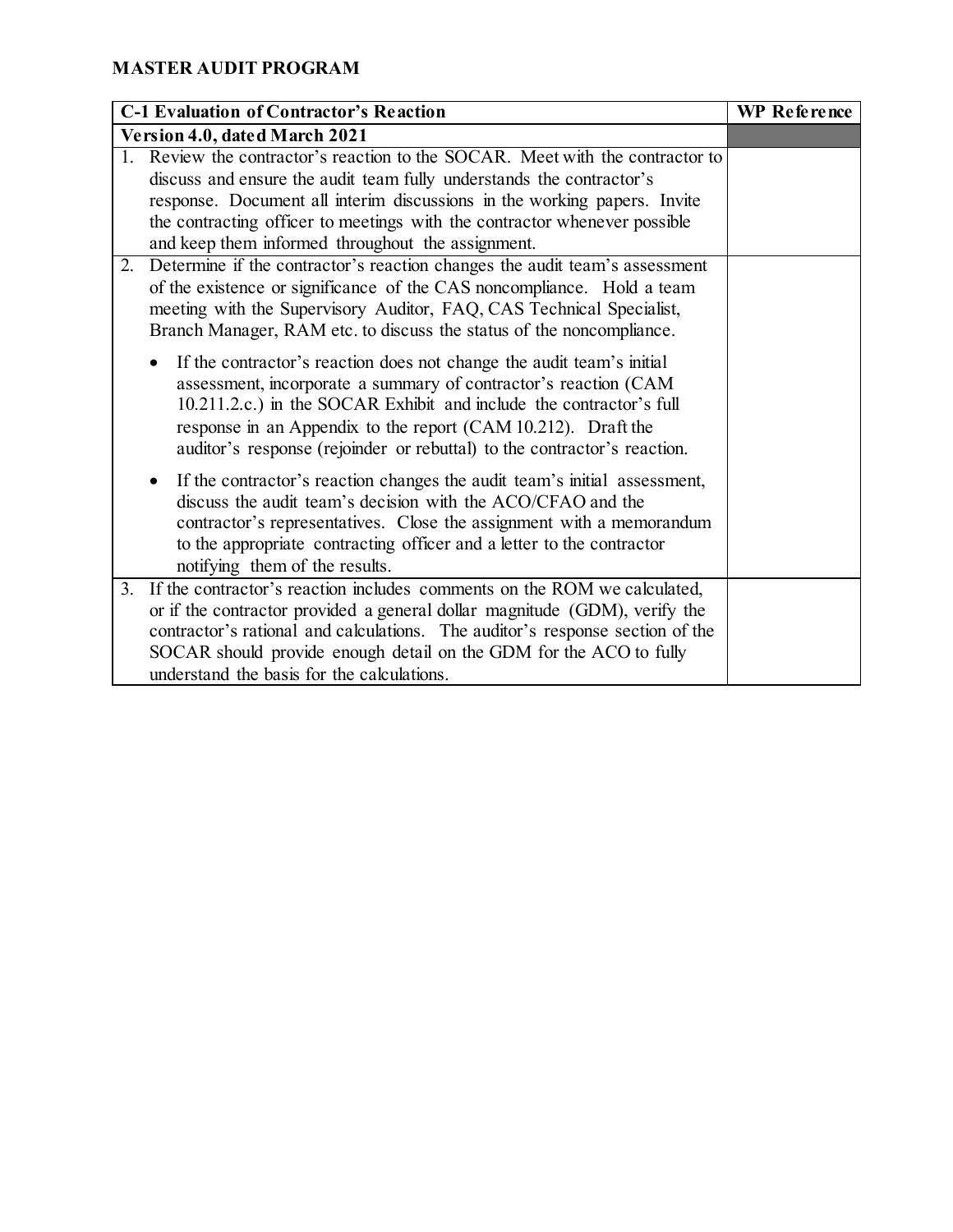| <b>A-1 Concluding Steps</b>                                                                                                                                                                                                                                                                                                                                                                                                                                                                                                                | <b>WP</b> Reference |
|--------------------------------------------------------------------------------------------------------------------------------------------------------------------------------------------------------------------------------------------------------------------------------------------------------------------------------------------------------------------------------------------------------------------------------------------------------------------------------------------------------------------------------------------|---------------------|
| Version 4.0, dated March 2021                                                                                                                                                                                                                                                                                                                                                                                                                                                                                                              |                     |
| 1. Prepare the draft CAS noncompliance report including an Exhibit with the<br>Statement of Condition and Recommendation (SOCAR) that has<br>sufficient information to enable the CFAO's understanding of the<br>condition and the severity of the CAS noncompliance. (CAM 8-302.7 and<br>CAM Chapter 10)                                                                                                                                                                                                                                  |                     |
| Issue a noncompliance report for all violations of major requirements<br>a.<br>of CAS regardless of their effect on contract costs.                                                                                                                                                                                                                                                                                                                                                                                                        |                     |
| b. Issue a noncompliance report for all significant/material<br>noncompliances.                                                                                                                                                                                                                                                                                                                                                                                                                                                            |                     |
| c. Issue a noncompliance report when auditors identify both<br>significant/material noncompliance(s), and immaterial<br>noncompliance(s) that could become material if circumstances<br>change. The immaterial noncompliance will be reported in a separate<br>appendix of the report titled "Noncompliance that Warrants Attention<br>of the Cognizant Federal Agency Official." A reference to the<br>appendix for the immaterial noncompliance will be in the Executive<br>Summary, but do not include in the Basis of Opinion section. |                     |
| d. Issue a report to the CFAO for a CAS noncompliance that is<br>considered immaterial, but which could become material if<br>circumstances change.                                                                                                                                                                                                                                                                                                                                                                                        |                     |
| Note: $a$ CAS noncompliance report will not be issued when the auditor<br>determines the noncompliance will never result in a significant adjustment.                                                                                                                                                                                                                                                                                                                                                                                      |                     |
| 2. Upon the completion of the assignment, brief the contracting officer on<br>the significance/materiality of the noncompliance, and document the<br>communications in the working papers.                                                                                                                                                                                                                                                                                                                                                 |                     |
| 3. After management approval, hold and document an exit conference with<br>contractor representatives and the ACO/CFAO to discuss final results and<br>recommended corrective action.                                                                                                                                                                                                                                                                                                                                                      |                     |
| Finalize the noncompliance audit report incorporating the auditor's<br>4.<br>response, if applicable, and exit conference details.                                                                                                                                                                                                                                                                                                                                                                                                         |                     |
| Complete the administrative working papers.<br>5.                                                                                                                                                                                                                                                                                                                                                                                                                                                                                          |                     |
| Update the permanent files in accordance with CAM 4-405. Also, ensure<br>6.<br>that a copy of the Agency Reporting and Monitoring Systems (ARMS)<br>Power BI Report CAS 2 entitled, "Tracking of Issued CAS<br>Noncompliance Reports" (Activity Code 19100, 19200, 194xx) is included<br>in the permanent file after the assignment has been closed in DMIS.                                                                                                                                                                               |                     |
| Note: It is important to provide the level of customer service necessary to<br>facilitate the resolution of the cited CAS noncompliance and update the status<br>of the assignment record in DMIS as the ACO/CFAO works through the<br>resolution process.                                                                                                                                                                                                                                                                                 |                     |